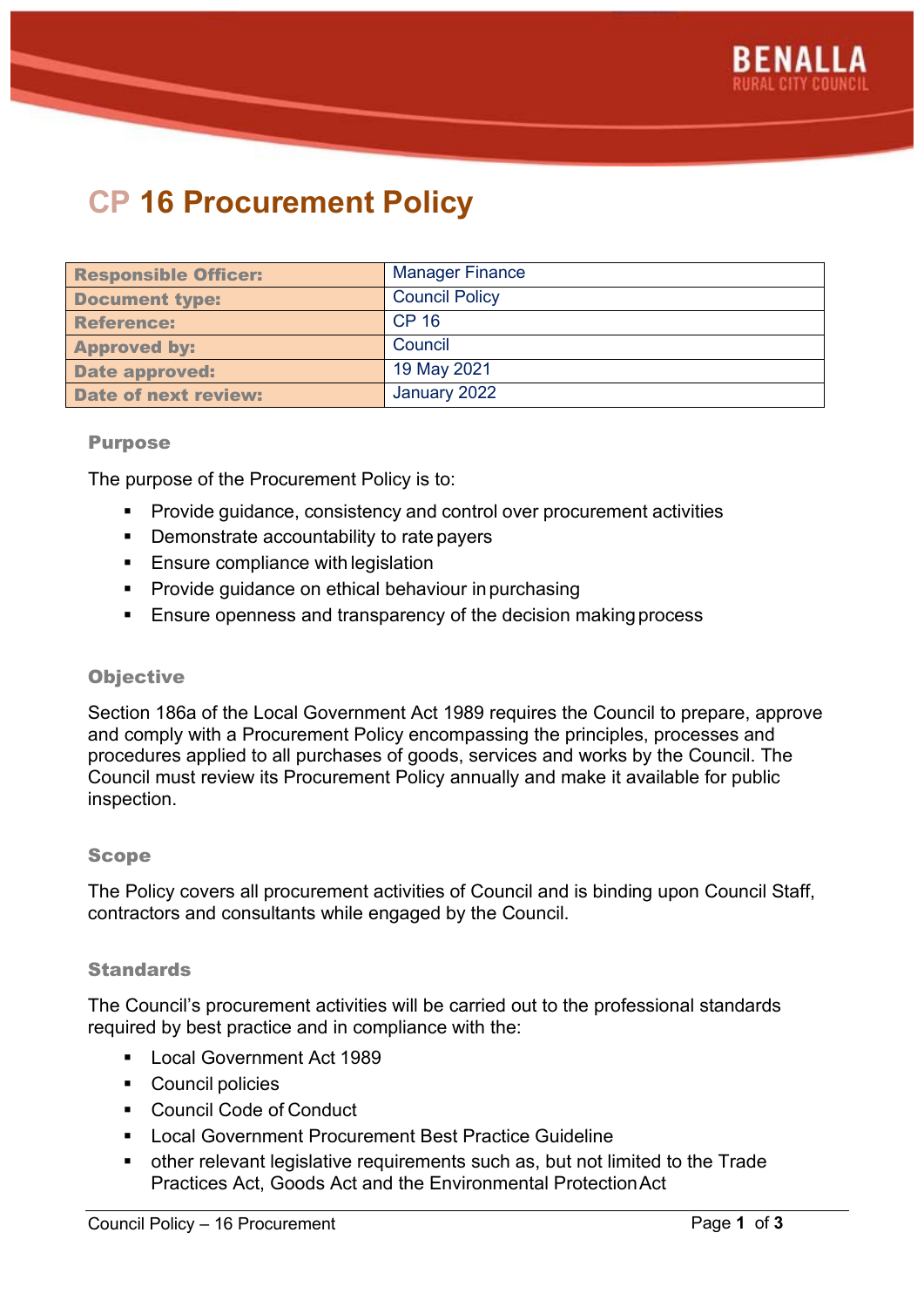# Policy Statement

The Council recognises that a procurement policy and supporting administrative procedures will support the achievement of the Council's strategic objectives.

The Council is committed to ensuring its purchasing practices are sustainable, efficient and deliver value for money, while encouraging a competitive environment amongst its suppliers and ensuring a safe working environment for its staff and contractors.

## Principles

The Council's purchasing practices are based on the following principles:

## **Delegation of Procurement Authority**

## - **Delegations Reserved for the Council**

Only the Council can award contracts that are greater than:

- \$150,000 for goods and services
- \$200,000 for works

# - **Delegation of Authority to Council Staff**

Council procurement activities are undertaken using a Delegation of Procurement Authority allowing authorised and trained, Council staff to approve certain purchases, quotation, tender and contractual processes without prior referral to the Council. Council staff procurement delegations will be documented and communicated within an administrative procedures manual.

## **Value for Money**

The Council's procurement activities will be carried out on the basis of obtaining value of money. Value for money means minimising the total cost of ownership over the lifetime of the requirement consistent with acceptable quality, reliability, delivery and risk considerations. Section 186(4) of the Local Government Act provides that the Council is not required to accept the lowest tender or accept any tender.

## **Fair and Honest Dealing**

All prospective suppliers will be afforded an equal opportunity to tender or quote. Impartiality will be maintained in selecting suppliers so that no action is taken that could evoke criticism of Council.

# **Conduct of Councillors and CouncilStaff**

Council's procurement activities will be performed with unquestionable integrity and in a manner able to withstand the closest possible scrutiny. Councillors and Council staff will at all times conduct themselves in ways that are, and are seen to be, ethical and of the highest integrity.